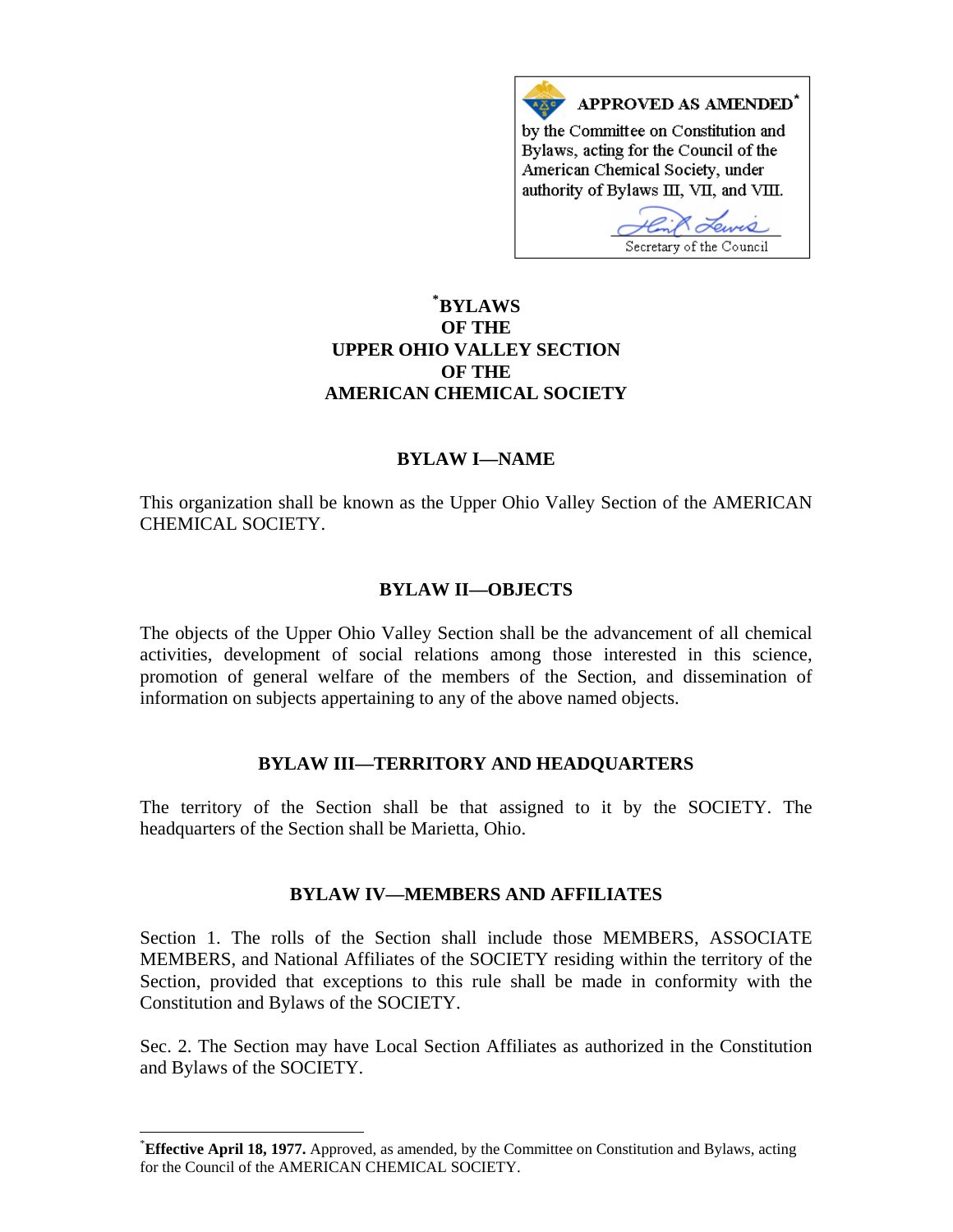Sec. 3. Members and affiliates shall have such rights and privileges as are accorded them by the Constitution and Bylaws of the SOCIETY.

### **BYLAW V—ORGANIZATION**

Section 1. The officers of the Section shall be a Chair, Chair-Elect, and Secretary-Treasurer. The Chair-Elect will succeed to the Chairship automatically.

Sec. 2. The Section shall have Councilors and Alternate Councilors as provided in the Constitution and Bylaws of the SOCIETY.

Sec. 3. The Executive Committee shall consist of the officers of the Section, the immediate Past Chair, and the Councilors.

Sec. 4. All officers, Councilors, Alternate Councilors, and other persons elected by the members shall be chosen from the MEMBERS.

# **BYLAW VI—MANNER OF ELECTION AND TERMS OF OFFICE**

Section 1. Elected officers of the Section shall take office beginning at the first meeting in January. Their terms of office shall be for one year or until their successors are elected.

Sec. 2. Councilors and Alternate Councilors shall be elected for a term of three years beginning on January 1st.

Sec. 3. In the event of a vacancy in the office of Chair, the Chair-Elect shall assume the added duties of the Chair for the unexpired term. All other vacancies shall be filled by the Executive Committee by interim appointment for the period up to the next annual election, at which time the Section shall choose a member to fill out the unexpired term, if any. In the event the office of Chair-Elect is filled by such interim appointment, the Section shall elect both a Chair and a Chair-Elect at its annual election.

Sec. 4. The procedure for holding the election of officers is as follows:

- (a) The Chair shall appoint a Nominating Committee at the May meeting.
- (b) At the October meeting, the Nominating Committee shall present a slate of at least two candidates (who shall have expressed their willingness to serve if elected) for each of the following offices:
- 1. Chair-Elect
- 2. Secretary
- 3. Treasurer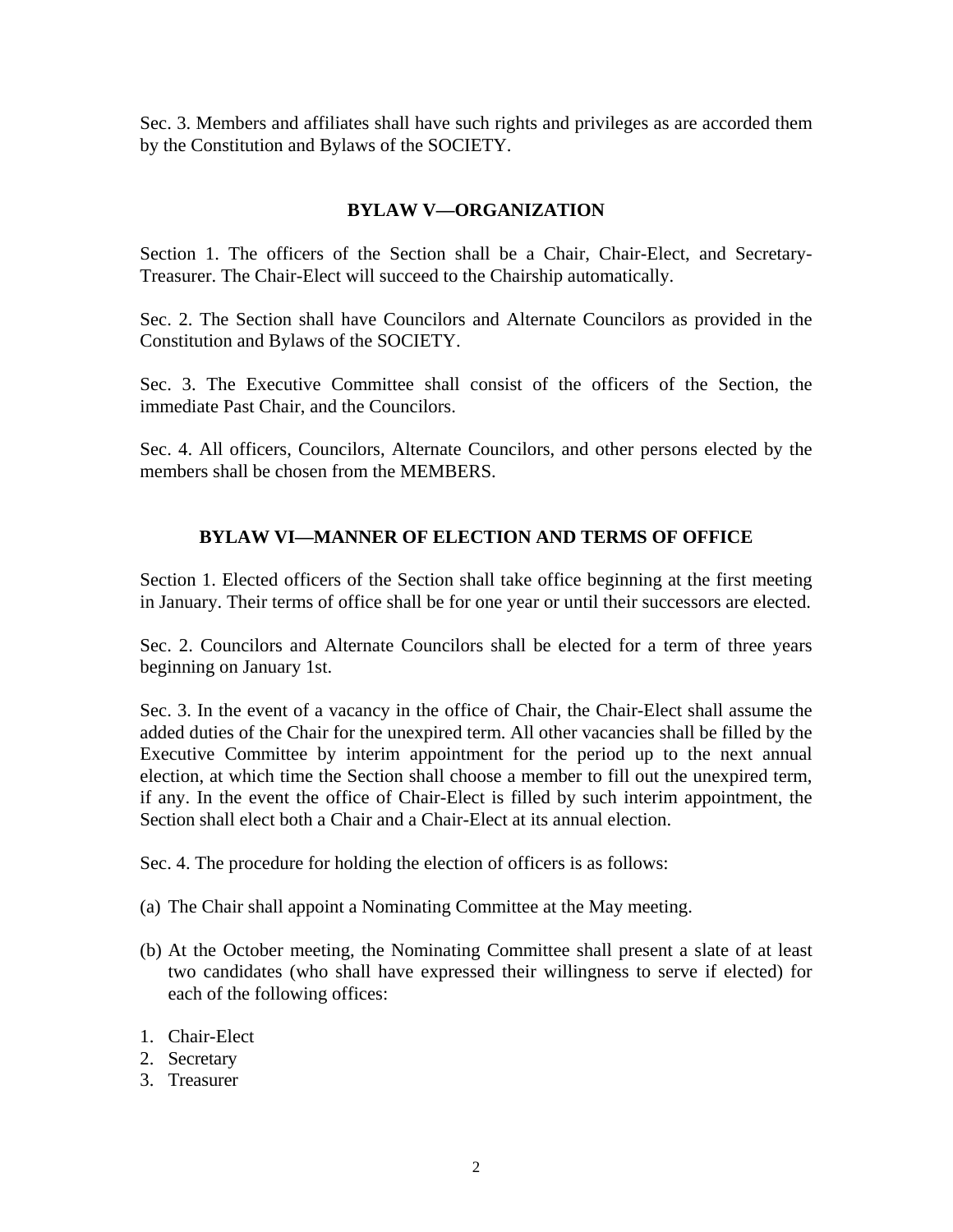- (c) In the appropriate years, one or more candidates for Councilor and one or more candidates for Alternate Councilor shall be included.
- (d) Nominations may also be made from the floor, provided they are made with the approval of the nominee.
- (e) As soon as possible after the October meeting, the Nominating Committee shall prepare return-mail ballots and mail them to the members.
- (f) At the November meeting, the Nominating Committee shall announce the results of the election.
- (g) The Secretary of the Section shall transmit the results of the election to the Executive Director of the national SOCIETY within one week after the November meeting.

### **BYLAW VII—DUTIES OF OFFICERS AND EXECUTIVE COMMITTEE**

Section 1. The duties of the officers shall be those customarily performed by such officers, together with those responsibilities prescribed by the Constitution and Bylaws of the SOCIETY and by these bylaws and such other duties as may be assigned from time to time by the Executive Committee.

Sec. 2. The Chair of the Section shall serve as Chair of the Executive Committee and shall appoint all committees authorized in these bylaws or by the Executive Committee.

Sec. 3. The Executive Committee shall be the governing body of the Section and, as such, shall have full power to conduct, manage, and direct the business and affairs of the Section in accordance with the Constitution and Bylaws of the SOCIETY and these bylaws.

### **BYLAW VIII—COMMITTEES**

There shall be authorized the following standing committees:

- 1. Membership
- 2. Program
- 3. Publicity
- 4. Nominating
- 5. Scientific Award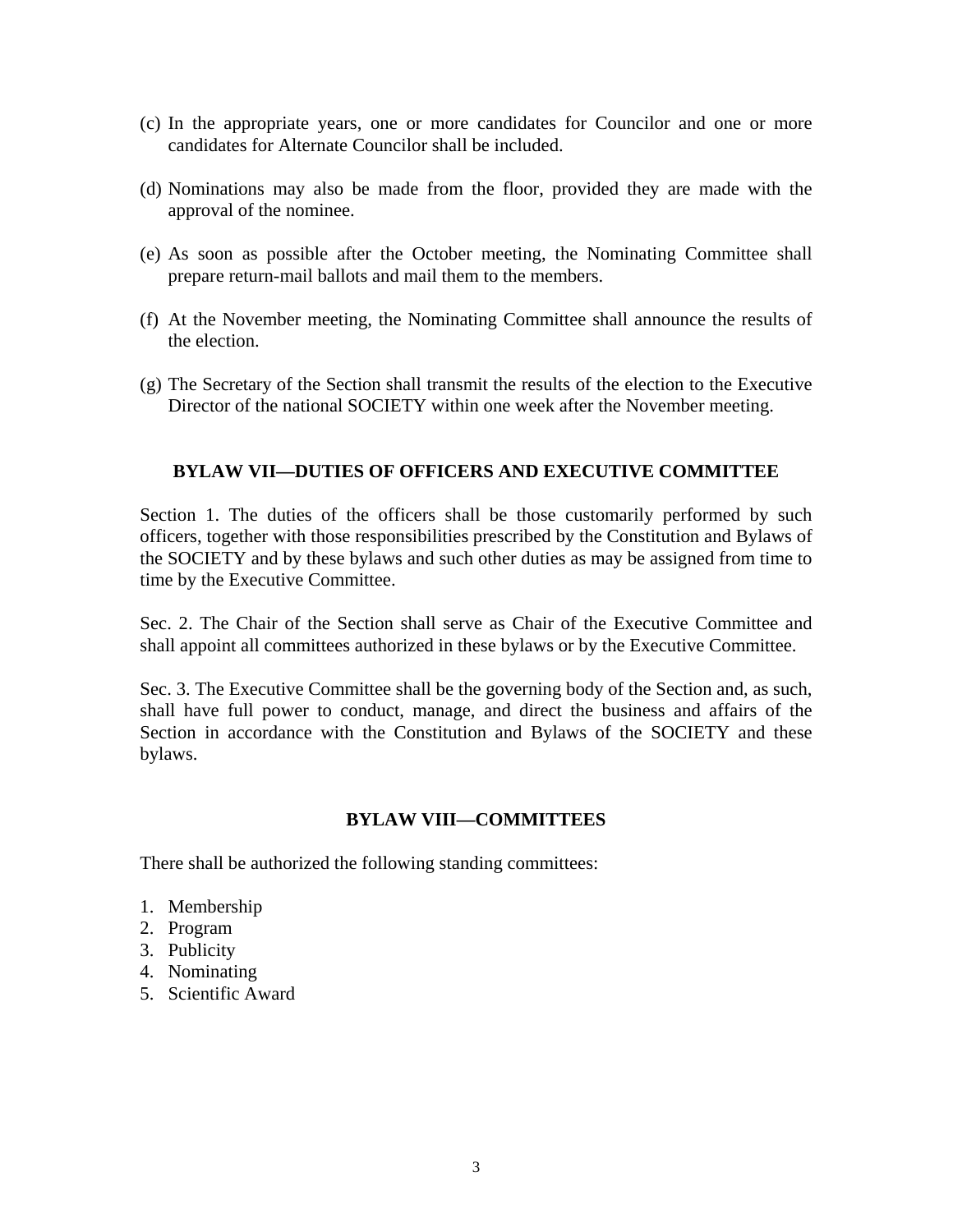#### **BYLAW IX—MEETINGS**

Section 1. The Section shall hold not less than eight regular meetings, preferably monthly, at places and times designated by the Executive Committee.

Sec. 2. The Section may hold special meetings at the call of the Executive Committee.

Sec. 3. Due notice of all meetings shall be sent to each member and affiliate of the Section. A quorum for all meetings of the Section shall consist of twenty per cent (20%) of the members of the Section. In the absence of a quorum all meetings shall adjourn to a date.

Sec. 4. At the regular meetings of the Section, the order of business shall be as follows:

- 1. Business Session
- 2. Program as arranged by the Program Committee
- 3. Social Session.

The foregoing order of business may be suspended by a majority vote of the members present at a regular meeting.

Sec. 5. The Executive Committee shall meet upon due notice to its members at the call of the Chair or at the request of a majority of the members of the Committee. In the absence of a quorum, which shall be a majority of the members of the Executive Committee, called meetings of the Executive Committee shall adjourn to a date.

### **BYLAW X—FINANCIAL**

Section 1. The Executive Committee shall recommend dues for each year, and members shall approve them at a regular meeting.

Sec. 2. Failure of Local Section Affiliates to pay dues in advance shall automatically terminate the affiliation.

Sec. 3. The fiscal year shall correspond to the calendar year.

#### **BYLAW XI—AMENDMENTS**

Section 1. A proposed amendment to these bylaws must first be submitted in writing to the Executive Committee. If it is approved by a majority of the Executive Committee, the Secretary shall furnish all members of the Section with copies of the proposed amendment at the time when notice of the next meeting of the Section is given.